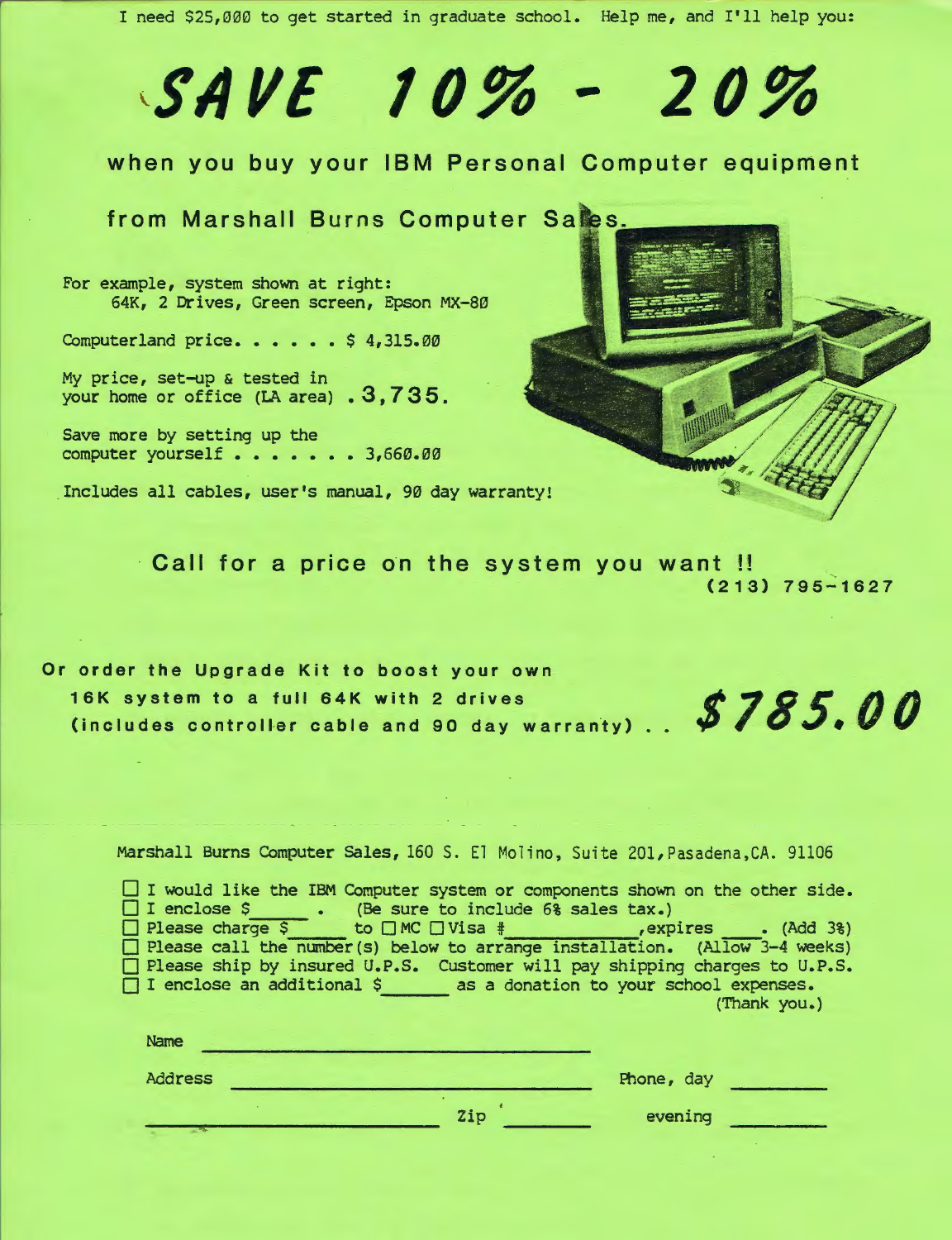| IBM System ORDER FORM<br>Call regarding other products.                                                                              |
|--------------------------------------------------------------------------------------------------------------------------------------|
| IBM Personal Computer: 48K, 1 drive \$2,515 / 54K, 2 drives \$2,795<br>(includes monitor adaptor, D.O.S., cables, manuals, warranty) |
| Monitor: IBM Green \$380 / E-H RGB \$450, cable \$45 / NEC Green \$195                                                               |
| Printer: MX-80 \$450 / MX-100 \$750 / Comrex Daisy-W \$995 / Cable \$35                                                              |
| Hard disk: Corvus 6MB \$2,850 / Corvus 20MB \$4,995 / Davong \$1,850                                                                 |
| Anchor Pad: Theft-proof security (incl instal., only 2 avail.) \$350                                                                 |
| The Upgrade Kit: 2 disk drives, 48K RAM, controller cable \$785                                                                      |
| On-Site Installation of system or kit: \$75 / 2nd \$50 / add'l \$25<br>(non-taxable)                                                 |

TOTAL: (add 6% sales tax, add 3% for credit cards)

Help me raise the funds I need to pay for the next two years of college, and I'll get you the best prices around on:

IBM Personal Computer, complete systems . . . See Example inside flyer ! ! ! Corvus 6 megabyte hard disk (180 day warranty) only 2,850.00. Corvus 20 megabyte hard disk . . . . . . . . . only 4,995.00. Save \$1,000.00!!! Epson MX-100 wide carriage printer  $\ldots$  . . . only 750.00. NEC 12" green monitor . . . . . . . . . . . only 195.00. Anchor Pad, Theft-proof security for IBM P.C. only 350.00. (includes installation in L.A.; only 2 available) Save \$345.00 Save \$245.00! Save \$90.00 Save \$45.00

Altos Multi-user 208K, 40MB System 8000-14 •• only 9,990.00. Save \$2,000.00!!! or any other computer equipment. Call (213)795-1627 for a quote <sup>11</sup>

Marshall Burns Computer Sales 160 S. El Molino, Suite 201<br>Pasadena, CA 91106  $\cdot$   $^2$   $\cdot$   $\cdot$   $\cdot$   $\cdot$  $CH^N$  get the  $\frac{1}{2}$  ii. 10° COUN COIN  $e^{5}$ 

BULK RATE U.S. Postage PAID Pasadena, CA Permit No. 196

I